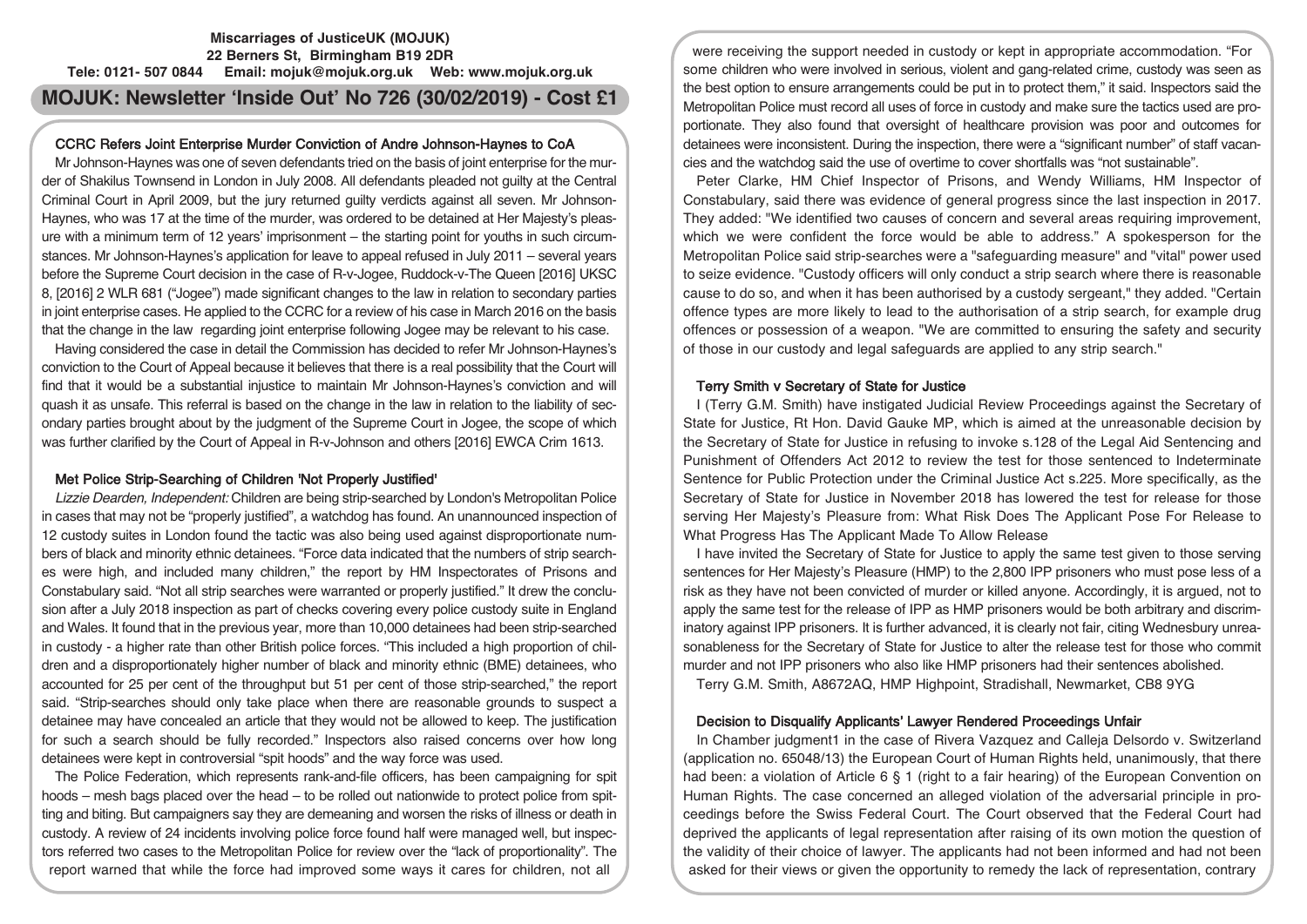to the express terms of the law.The Court took the view that the Federal Court's decision to deprive the applicants of a lawyer,without allowing for adversarial debate, had thus objectively placed them in a situation of significant disadvantage in relation to the other party.

### 400% Rise in Use of Section 60 Stop and Search Powers

Vincent Palfi, Justice Gap: The use of section 60 'stop and search' powers rose five-fold last year. Figures obtained by Channel 4 News revealed that 7,328 section 60 orders were used in 2018, a 417% rise compared to the previous year. In the same period, there was almost a 15% rise in stop and searches, over 150,000 in total, and arrests were down in the same period by nearly 4%.

Section 60 stop and searches can take place in an area which has been authorised by a senior police officer on the basis of their reasonable belief that violence has or is about to occur. They were recently used in north east London following the murder of 14-year-old Jaden Moodie. On the use of these powers, Labour MP for Walthamstow Stella Creasy said: 'We've lost 213 police officers in the last couple of years due to the cuts in funding.' She went on to add that stop and search was not going to 'break the cycle' of violence and that more help was needed through 'intelligence led policing'. Patrick Green, sitting on the Government's Serious and Violent Crime Task Force, said policing was 'not the answer to serious violence' and that 'we need to look far wider at the causes of violence if we really want to tackle it'.

In a statement, the Metropolitan Police force said that 'stop and search remains a hugely important police power for protecting Londoners and keeping our streets safe. It is extremely valuable in tackling knife and gun crime, resulting in over 4,200 arrests for weapon possession in the capital last year'. A report from the Home Office on police powers published in October 2018 has shown that the use of stop and search has declined since 2009, but the recent rise in stop and search reflects a year in which knife and offensive weapon offences rose to their highest level since 2010.

#### Woman Settles Case Against Police Following Flawed Investigation

The woman, known as AB to protect her identity, brought a legal claim for malfeasance in public office against the Chief Constable of Leicester Police after she was left with no recourse for achieving justice against the alleged perpetrator because of the way the police investigation was carried out. AB reported allegations of abuse to the police in February 2011. She reported that she had been abused in the late 1970s and 1980s when she was between the ages of seven and 15/16. As a result the alleged perpetrator was arrested and charged with five counts of child cruelty and four counts of indecent assault.

The police officer in charge of the investigation was a PC in the force's Child Abuse Information Unit (CAIU). In December 2011 the PC was required to leave the CAIU as he had twice failed detective exams. In December 2012 he was served with a formal written warning following a finding of professional misconduct against him. Despite this he remained the lead officer in AB's case.

In AB's legal claim she argued that the PC failed to interview witnesses, failed to pursue a number of obvious lines of inquiry, failed to record conversations with witnesses and contacted witnesses during the trial. During an investigation into the PC's handling of the case following a complaint made by AB in 2014 it was discovered that one of the witnesses died before being spoken to about the case and another was able to provide further lines of enquiry which had been missed by the PC. In addition the officer had failed to follow up other lines of enquiry which would have given him the opportunity to refer other sexual abuse cases for

investigation and identify risks to children. As well as his role as lead officer in the case the PC was also responsible for the disclosure of evidence that may either support or undermine the prosecution case. The investigation into his handling of the case found that he did not appear to properly understand the disclosure process and had failed in his legal responsibilities for disclosure in the case by causing and/or permitting evidence to be destroyed or not otherwise be made available. The PC resigned from the police force in 2014.

A settlement was agreed in the case and compensation was awarded to AB as well as an unequivocal apology from the Chief Constable who acknowledged that the investigation into her allegations fell below the expected standard. AB said: "I am pleased that Leicester police have acknowledged that their investigation into my case was flawed and that some steps have been taken since then to change their procedures. However, I am now left with no way to bring the perpetrator of my abuse to justice, having already gone through the incredibly difficult investigation and failed trial process. It is extremely distressing for me to know that my abuser may never be brought to justice for the crimes he committed against me and that I was failed so terrible by the police, whom I trusted." Yvonne Kestler, solicitor in Leigh Day's actions against the police team, added: "While there is no way that our client can turn back the clock and receive a proper and thorough investigation of her case we are pleased that she has received compensation that will help with ongoing support and a formal apology and acknowledgment of the failings by Leicester Police. Police forces must adequately train and supervise their officers to ensure investigations are carried out properly from the outset."

#### 'Islamic State fighters AKA The Beatles': Mother Loses High Court Challenge Over Evidence

The mother of one of four suspected Islamic State fighters has lost a legal challenge against the UK's sharing of evidence with the US without seeking assurances he would not be executed. El Shafee Elsheikh is accused of belonging to an IS cell which is thought to have beheaded hostages. He is being held with another suspected cell member in northern Syria, and they may face prosecution in the US. The court ruled the UK has no legal duty to protect Mr Elsheikh. Britain shared 600 witness statements gathered by the Metropolitan Police with the US under a process called "mutual legal assistance" (MLA).

Mr Elsheikh's mother, Maha Elgizouli, challenged the government's decision. She argued that, due to the UK's stance on the death penalty, the government should have ensured her son would not face execution if he was extradited and tried in the US. She also stated that it went against her own human rights, and breached data protection laws. Lord Chief Justice Lord Burnett said: "There is no general, common law duty on Her Majesty's government to take positive steps to protect an individual's life from the actions of a third party and that includes requiring particular undertakings before complying with the MLA request."

Mr Elsheikh and the other suspected IS fighter, Alexanda Kotey, were raised in the UK, but no longer have British citizenships. The two, who are being held by Syrian-Kurdish forces, are accused of being a part of a terrorist cell known as "The Beatles" because of their British accents. The cell are believed to have murdered foreign hostages, including Alan Henning, James Foley and David Haines; created brutal propaganda videos, and tortured dozens of people. The other two members of the group - also from London - were Mohammed Emwazi, nicknamed "Jihadi John", and Aine Davis. Mohammed Emwazi was killed in a US drone strike and Aine Davis was sentenced to prison in Turkey. All four were radicalised in the UK before travelling to Syria.

Analysis By Dominic Casciani, BBC Home Affairs correspondent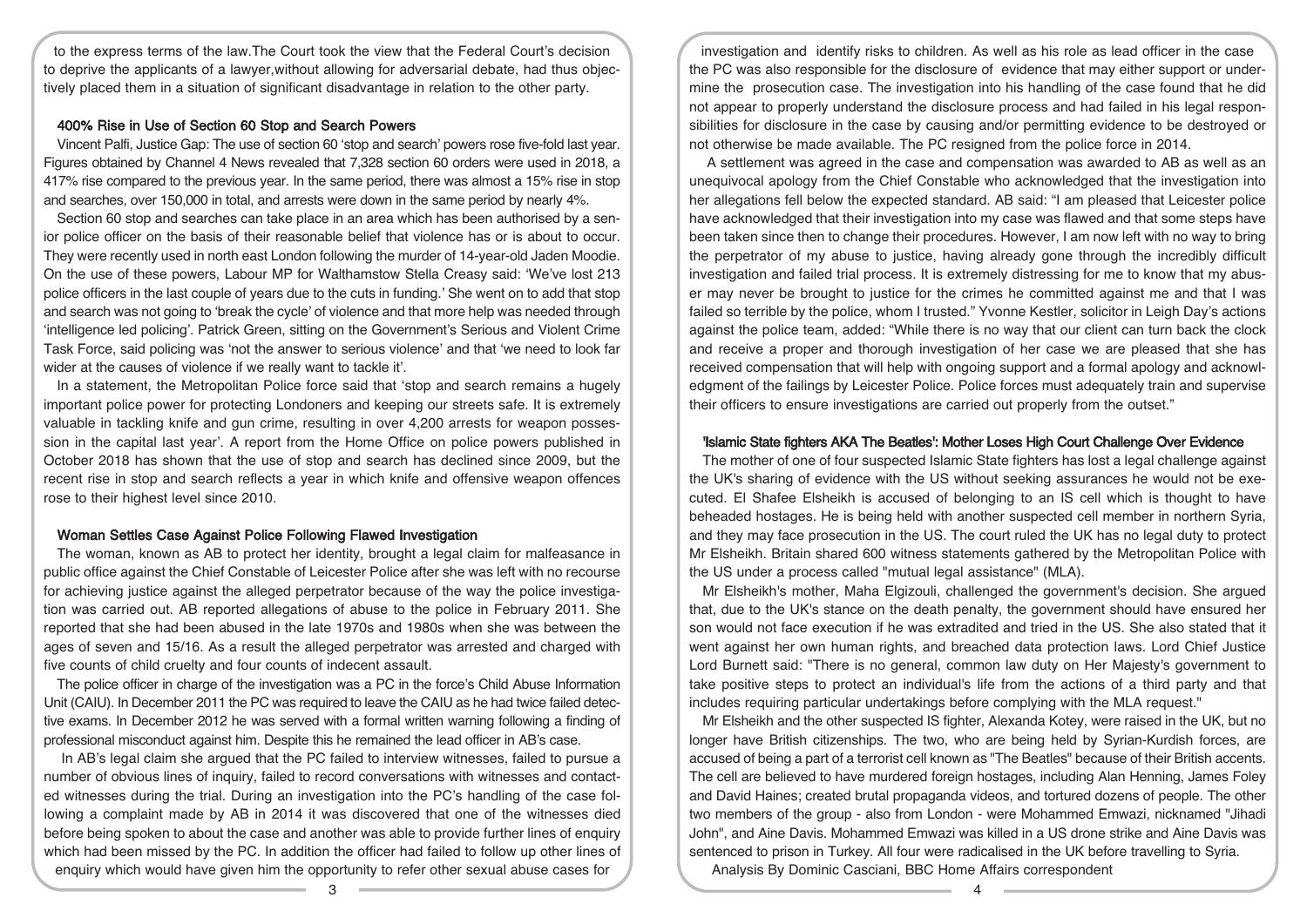This judgement paves the way for the two Londoners to be prosecuted in the USA - after a fraught series of talks over what to do with them. Documents in the case show that the US administration became frustrated with the UK's refusal to take the men back while trying to tell it what to do with them if they were instead to face justice in America. In fact, the British ambassador in Washington warned President Trump could "hold a grudge" if the UK persisted in asking for a death penalty assurance. Ms Elgizouli's lawyers argued that the UK's long-standing opposition to the death penalty was therefore cast aside in the interests of political expediency.

However, the judgement underlines that no law has been broken. Mr Elsheikh is not British nor is he under UK control - so the obligations on ministers to act on his mother's concerns are limited. In the past, Britain has sought assurances from foreign governments that the death penalty would not be used in cases where the UK provided information or extradited suspects. In this case, intelligence was shared with the US but no such assurances were sought. However, information sharing was halted last month after Mr Elsheikh's mother launched a legal challenge. Home Secretary Sajid Javid said: "My priority has always been to ensure we deliver justice for the victims' families and that the individuals suspected of these sickening crimes face prosecution as quickly as possible. Our longstanding opposition to the death penalty has not changed. Any evidence shared with the US in this case must be for the express purpose of progressing a federal prosecution."

Ms Elgizouli's solicitor said that she found the decision difficult to take on board. Gareth Peirce, of Birnberg Peirce Solicitors, said that while Ms Elgizouli thinks her son should be prosecuted, she argues that it should take place within accordance of international human rights standards. "Ms Elgizouli hopes that the opportunity will be given for the Supreme Court to consider whether it has a greater ability to explore the important factors raised in the case she has brought," Ms Peirce said.

#### Javid Accused of Giving Way to Police Over no Conferring Rule

Vikram Dodd, Guardian: The government was accused of watering down plans for a total ban on police conferring after the deaths of suspects, after it approved new rules for officers following the most controversial cases. The home secretary, Sajid Javid, on Thursday approved revised rules first drawn up by the police watchdog in 2014, but changed after fierce opposition from the police and claims that armed officers would lay down their weapons in protest.

They are meant to cover cases such as the Mark Duggan shooting in 2011, when officers were cleared of wrongdoing but police involved in the incident sat together in a room writing up parts of their statements for eight hours afterwards. This undermined confidence in their accounts.A complete ban on conferring about any issue after an incident, which some had called for, was rejected, as was mandatory separation of officers immediately after an incident such as a shooting, use of a stun gun or death in custody. Instead officers will be told they should not confer but, if they do, they need to state the reason why and any conversation should be recorded on bodyworn video or be conducted with an independent observer present.

The wrangling over the rules started when the then Independent Police Complaints Commission published the proposed draft guidance for consultation in 2014. The dispute went on so long the IPCC was abolished and is now the Independent Office for Police Conduct. On conferring, the revised IOPC guidance approved by the home secretary stresses the need to ensure public confidence. It states: "Our preference for achieving this is to keep key policing witnesses separate from the moment it is operationally safe to do so, until after they have provided their

personal initial account." The police say conferring covers only the lead-up to the use of force, and, for instance, an officer who opens fire would not confer about why they had taken a decision to do so. Critics, including the high court, have said conferring is an opportunity for collusion.

The new guidance says after a shooting or death in custody the assumption from IOPC investigators should be that officers are treated as a witness, not a suspect, unless evidence emerges to the contrary. Police, especially firearm officers, said they felt criminalised after events, which is unfair as they are public servants exercising their lawful powers to protect the public.Families of those who have died felt IOPC investigations needed to be more robust and were too soft on the police. Both families and police agreed the investigations take too long, with distress to officers and grieving relatives.

Deborah Coles from Inquest, which supports families whose loved ones have died after police contact, said: "Officers not conferring is vital to the truth. Anything less undermines confidence that the police can be held to account. This is watered down and the government and IOPC appear to have caved to the police." The original guidelines put out for consultation called for the immediate separation of officers and for them to make a full statement immediately after the incident instead of 48 hours later. Officers will make an initial account and then have 48 hours to make their full account under the new guidelines. The guidelines immediately separating and standing down officers would not apply in cases such as police shooting a suspect in a terror attack when officers would still be needed on operational duty. Shaping government thinking was the fear that firearms officers would surrender their guns in protest. Ministers needed more officers to volunteer to carry guns because of the rising threat of a terrorist gun attack in the UK, similar to that suffered by Paris in November 2015. Former prime minister David Cameron said he had commissioned a review about the protections for firearms officers.

Ché Donald, the lead on firearms for the Police Federation, was scathing about the review: "That is cold comfort for officers out there doing the job, knowing that if they are forced to pull the trigger their lives will probably be overturned while they are under investigation, often for years. Where's the evidence to show this has been looked into diligently, as we would expect for such a responsible role in policing? Because it's certainly not in this review." The review said firearms officers have enough legal protections but urges prosecutors considering charges against officers to bear in mind the "dynamic and often fast-evolving situations police find themselves in when considering a prosecution", the Home Office said. Javid said: "Any use of force by the police must be proportionate and necessary and the public must have confidence that investigations following a police shooting incident are independent and robust. "But we must also make sure armed officers feel empowered to use their skills and experience in order to save lives in the most dangerous situations." The government hailed an increase in firearms officers in response to the terrorist threat. But Donald said: "Three years down the line there is still a shortfall of more than 600 firearms officers – and a review that appears to have been written on the back of a cigarette packet."

#### Discharging Restricted Patients and Deprivations of Liberty

The Supreme Court has issued a significant ruling on the power to impose conditions on a discharge of a restricted patient which would amount objectively to a deprivation of the patient's liberty. The Court of Protection team at 39 Essex Chambers analyse the judgment. In Secretary of State for Justice v MM [2018] UKSC 60 the Supreme Court (Lord Hughes dissenting) has upheld the ruling of the Court of Appeal that neither the Secretary of the State nor the Mental Health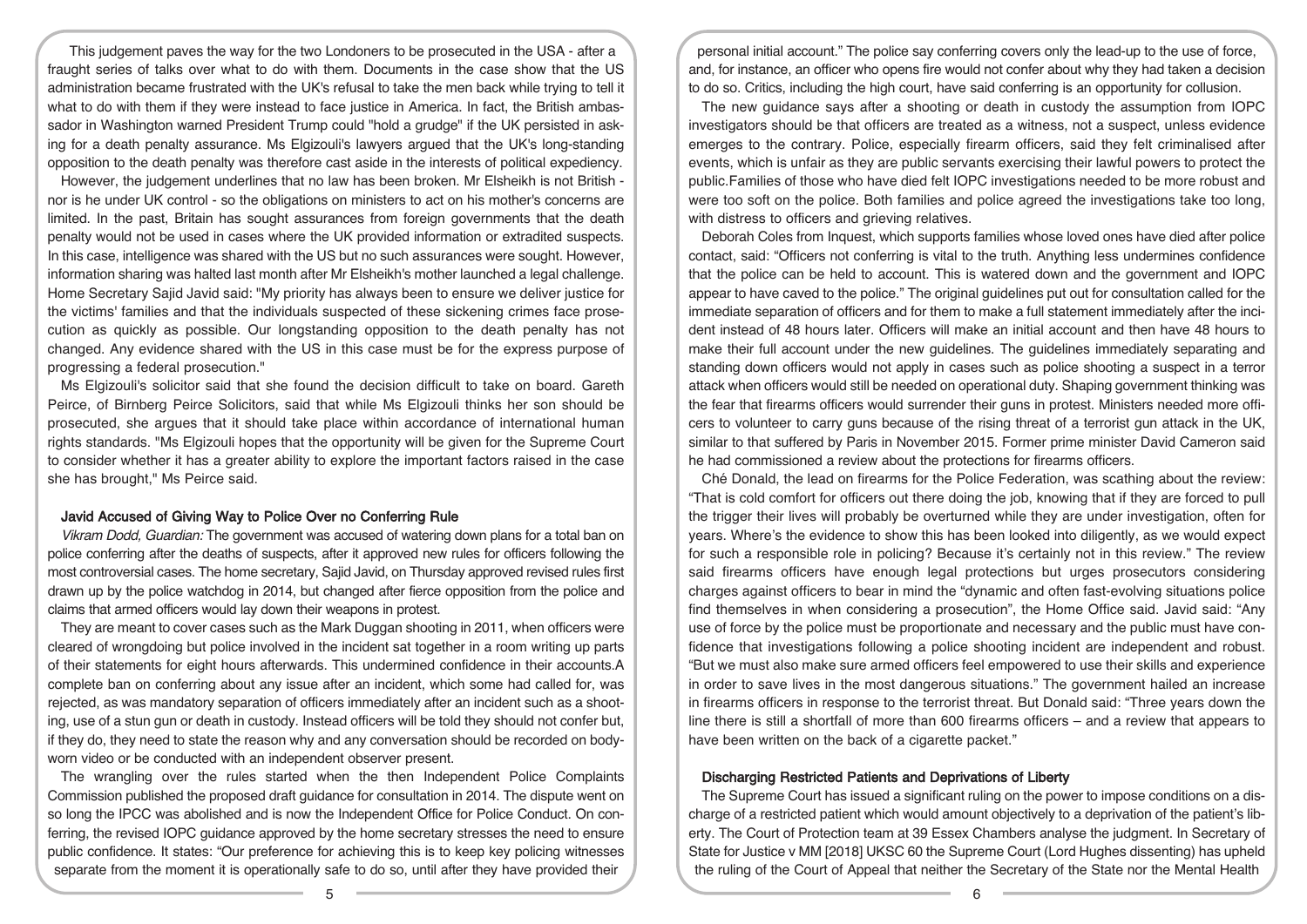Tribunal has the power to impose conditions on a discharge of a restricted patient which would amount objectively to a deprivation of the patient's liberty. The parameters of the problem are clearly defined: the patient, MM, "is anxious to get out of hospital and is willing to consent to a very restrictive regime in the community in order that this can happen. The Secretary of State argues that this is not legally permissible." It was agreed that MM had capacity to consent to the restrictions, which undoubtedly satisfied the 'acid test' set down in Cheshire West.

As Lady Hale (for the majority) noted (at paragraph 24) that: It is, of course, an irony, not lost on the judges who have decided these cases, that the Secretary of State for Justice is relying on the protection of liberty in article 5 in support of an argument that the patient should remain detained in conditions of greater security than would be the case were he to be conditionally discharged into the community. However, Lady Hale considered that there were three key reasons why MM could not consent to conditions amounting to confinement:

The first was one of high principle, as the power to deprive a person of his liberty is by definition an interference with his fundamental right to liberty of the person, it engaged the rule of statutory construction known as the principle of legality, as explained by Lord Hoffmann in R v Secretary of State for the Home Department, Ex p Simms [2000] 2 AC 115, at 131: the principle of legality means that Parliament must squarely confront what it is doing and accept the political cost. Fundamental rights cannot be overridden by general or ambiguous words. This is because there is too great a risk that the full implications of their unqualified meaning may have passed unnoticed in the democratic process. In the absence of express language or necessary implication to the contrary, the courts therefore presume that even the most general words were intended to be subject to the basic rights of the individual. Lady Hale took the view that Parliament had not been asked – as they would have to have be – as to whether the relevant provisions of the MHA: Included a power to impose a different form of detention from that provided for in the MHA, without any equivalent of the prescribed criteria for detention in a hospital, let alone any of the prescribed procedural safeguards. While it could be suggested that the FtT process is its own safeguard, the same is not the case with the Secretary of State, who is in a position to impose whatever conditions he sees fit. (paragraph 31)

The second was one of practicality. The MHA confers no coercive powers over conditionally discharged patients; as Lady Hale noted (although many may not realise): "[b]reach of the conditions is not a criminal offence. It is not even an automatic ground for recall to hospital, although it may well lead to this." The patient could therefore: withdraw his consent to the deprivation at any time and demand to be released. It is possible to bind oneself contractually not to revoke consent to a temporary deprivation of liberty: the best-known examples are the passenger on a ferry to a defined destination in Robinson v Balmain New Ferry Co Ltd [1910] AC 295 and the miner going down the mine for a defined shift in Herd v Weardale Steel, Coal and Coke Co Ltd [1915] AC 67. But that is not the situation here: there is no contract by which the patient is bound. (paragraph 32).

That led on to what Lady Hale identified as the third and most compelling set of reasons, namely that she considered that to allow a person to consent to their confinement on conditional discharge would be contrary to the whole scheme of the MHA. This provided in detail for only two forms of detention (1) in a place of safety; and (2) in hospital. Those were accompanied by specific powers of conveyance and detention, which were lacking in relation to conditionally discharged patients – "[i]f the MHA had contemplated that such a patient could be detained, it is inconceivable that equivalent provision would not have been made for that purpose" (paragraph 34). There was, further, no equivalent to the concept of being absent without leave to that

applicable where a patient is on s.17 leave, it again being "inconceivable" that "if the MHA had contemplated that he might be detained as a condition of his discharge […] that it would not have applied the same regime to such a patient as it applies to a patient granted leave of absence under section 17" (paragraph 36). Finally, the ability of a conditionally discharged patient to apply to the tribunal is more limited than that of a patient in hospital (or on s.17 leave), this being "[a]t the very least, this is an indication that it was not thought that such patients required the same degree of protection as did those deprived of their liberty; and this again is an indication that it was not contemplated that they could be deprived of their liberty by the imposition of conditions."

Lord Hughes, dissenting, took as his starting proposition that what was in question was not the removal of liberty from someone who is unrestrained. Rather: The restricted patient under consideration is, by definition, deprived of his liberty by the combination of hospital order and restriction order. That deprivation of liberty is lawful, and Convention-compliant. If he is released from the hospital and relaxed conditions of detention are substituted by way of conditional discharge, he cannot properly be said to be being deprived of his liberty. On the contrary, the existing deprivation of liberty is being modified, and a lesser deprivation substituted. The authority for his detention remains the original combination of orders, from the consequences of which he is only conditionally discharged. He then took on each of the set of reasons given by Lady Hale for the majority before concluding at paragraph 48 that:

[i]t seems to me that the FTT does indeed have the power, if it considers it right in all the circumstances, to impose conditions upon the discharge of a restricted patient which, if considered out of the context of an existing court order for detention, would meet the Cheshire West test, at least so long as the loss of liberty involved is not greater than that already authorised by the hospital and restriction orders. Whether it is right to do so in any particular case is a different matter. The power to do so does not seem to me to depend on the consent of the (capacitous) patient. His consent, if given, and the prospect of it being reliably maintained, will of course be very relevant practical considerations on the question whether such an order ought to be made, and will have sufficient prospect of being effective. Tribunals will at that stage have to scrutinise the reality of the consent, but the fact that it is given in the face of the less palatable alternative of remaining detained in hospital does not, as it seems to me, necessarily rob it of reality. Many decisions have to be made to consent to a less unpalatable option of two or several: a simple example is where consent is required to deferment of sentence, in a case where the offence would otherwise merit an immediate custodial sentence.

Comment: It is clear that this is not a judgment that the majority wished to reach, for the selfevident reason that it will both prevent restricted patients from being discharged from hospital and (worse) require the recall of any patients who are out of hospital on conditions amounting to a confinement, at least where they have capacity to consent to those conditions. Despite Lord Hughes' heroic efforts to find a way through to a different answer, it is in reality difficult to see how the majority's iron logic was not correct.

Of course, in at least some situations, the judgment will prompt very careful consideration of whether all of the actual or proposed conditions are in fact strictly necessary, which could only be a good thing. But the combination of this decision and the earlier decision in Cheshire West, making clear how low the bar for the test of confinement is set, does seem to lead to an odd outcome. The only way in which that outcome could be reversed, it is clear, is by way of legislation. In the circumstances, perhaps it is no bad thing that there is at present a review of the Mental Health Act underway, and hence a realistic possibility that there may, in due course, be legislation to respond to that review, in which consideration could be given of what should happen in this situation, and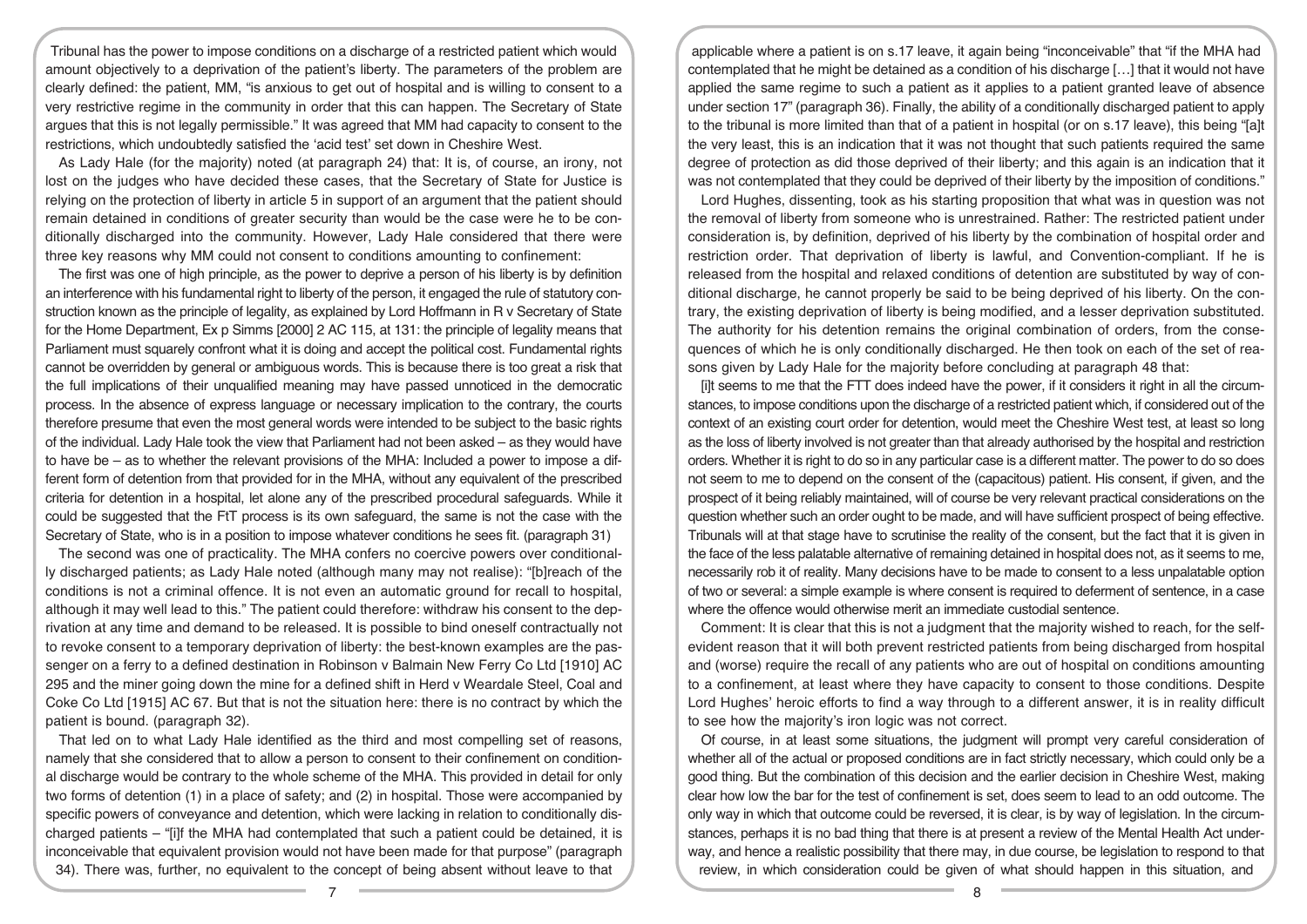opposed to what (on the logic of the Supreme Court decision) must currently happen.

It is important to note that Lady Hale for the majority expressly declined to engage with the question of whether "the Court of Protection could authorise a future deprivation, once the FtT has granted a conditional discharge, and whether the FtT could defer its decision for this purpose." This was, in part, because it had been raised too late in the day, but also because even if this did give rise to discrimination against those with capacity, it could make no difference to the outcome of the case, which depended solely on the construction of the relevant provisions of the MHA. Lady Hale did not entirely close down the possibility that the Court of Protection could step into the breach, or that authority to deprive the person of their liberty under arrangements considered necessary by the Secretary of State/MH Tribunal could be provided by way of a DoLS. This may, therefore, remain one of the very few areas where it is a curious (even perverse) benefit to lack capacity in a material domain.

This article was written by the Court of Protection team at 39 Essex Chambers

#### Prisoner Assaulted and Raped in Serbian Prison Suffered Breaches of his Article 3 Rights

In Chamber judgment! in the case of Gjini v. Serbia (application no. 1128/16) the European Court of Human Rights held, unanimously, that there had been: a violation of Article 3 (prohibition of torture and inhuman or degrading treatment) of the European Convention on Human Rights owing to the authorities' failure to protect the applicant from being ill-treated by his prison cell mates, and a violation of Article 3 because of the lack of an investigation into his complaints. The case concerned inter-prisoner violence, in particular, the applicant's complaint that he was assaulted, raped and humiliated by his cell mates in prison, that the prison failed to protect him and that the prison authorities failed to investigate his complaints properly. The Court found in particular that the applicant had made credible claims of being a victim of violence from his cellmates in prison. It should have been obvious to prison staff at the time of the events that he was being ill-treated, but they had done nothing to protect him. The State had also failed to carry out an investigation or launch a prosecution over his complaints, even though the authorities must have been aware of them because he won compensation in civil proceedings and complained to various bodies about what had happened to him.

Principal facts: The applicant, Fabian Gjini, is a Croatian national who was born in 1972 and lives in Crikvenica (Croatia). Mr Gjini was arrested in August 2008 for trying to use an allegedly counterfeit 10 euro note at a Serbian-Croatian border toll. Unable to pay the required 6,000 euros (EUR) in bail, he was placed in detention pending the outcome of the investigation. He spent 31 days in Sremska Mitrovica Prison before being released when the criminal case was ended after the 10 euro note was found to be genuine. Mr Gjini stated that during his period in detention he was subjected to assault and humiliation by his cell mates, including being raped after he was drugged. The ill-treatment and humiliation allegedly began as soon as he was placed in prison, with his cell mates forcing him to mop the floor, not allowing him to raise his head and kicking him from time to time. He was also made to stand in cold water, which caused the skin to peel off his feet. The cell mates, who apparently thought he was a police informer, said they would stage his suicide if he informed the authorities about the ill-treatment.

His cell mates later found out about his Croatian and Albanian origin and began to treat him even worse. They forced his head into a bucket of water and then made him take a cold shower. He was made to fight another prisoner and was then beaten by his cellmates for hitting a Serb. He was also made to sing Serbian nationalist songs. He stated that the prison guards knew what was going on. He could not remember exactly when the rape happened but

recounted that he was given a glass of water and then lost consciousness. When he came to, his eyebrows had been shaved - a sign in prison that someone has been raped - and he had a painful anus with blood in his stools. His head had also been shaved. His lawyer, noticing a change in Mr Gjini's behaviour, asked for him to be moved to another cell, after which the ill-treatment ended. After his release Mr Gjini began civil proceedings for compensation for the fear, physical pain and mental anxiety caused by his treatment in prison. In judgments delivered in 2013 he was awarded approximately EUR 2,350 in compensation. He lodged a constitutional appeal in January 2014, which was rejected in June 2015. Relying on Article 3 (prohibition of torture and inhuman and degrading treatment), the applicant complained about being subjected to ill-treatment by his cellmates and that the authorities had failed to protect him or provide an effective response to his allegations. Decision of the Court

Admissibility: The Government objected that Mr Gjini could no longer claim to be a victim of a violation of the Convention as he had been awarded compensation. The applicant argued that the sum he had been given was not sufficient. The Court found that the domestic award was less than the level of just satisfaction it awarded in such cases and Mr Gjini could legimately pursue his case in Strasbourg. The Government also argued that Mr Gjini had not exhausted domestic remedies as he had failed properly to substantiate his Constitutional Court complaint. The Court found that the applicant had specifically complained of ill-treatment that had happened with lithe silent approval of officials" who had known the situation they had placed him in. He had therefore formulated his constitutional complaints properly and the Government's objection had to be rejected. The Government objected in addition that Mr Gjini had not exhausted domestic remedies for his submission that the authorities had failed to react in an effective manner as he had never lodged a criminal complaint against those responsible for ill-treating him. The Court held that this objection went to the heart of the applicant's complaint and joined it to the merits of the case.

The Court noted that the parties were in dispute over whether the applicant had been illtreated by his cell mates or not. However, the domestic courts had found that Mr Gjini had lost 10% of his physical capacity owing to the events in the prison and the Court held that that conclusion was enough to establish that he had suffered such ill-treatment and that Article 3 applied to his case. The Government had denied any responsibility for what had happened to Mr Gjini through any failure or omission on the part of the prison authorities, in particular because he had not lodged any official complaint at the time.

However, the Court noted that the Committee for the Prevention of Torture (CPT) had reported serious incidences of inter-prisoner violence at Sremska Mitrovica Prison and that no action whatsoever had been taken by the prison or State authorities to deal with that problem. The CPT had also criticised the failure of prison medical personnel to record injuries caused by such violence. Furthermore, prison staff should have been aware of incidents involving Mr Gjini, in particular that his eyebrows had been shaved off, that he had a strange haircut and that his skin had been damaged. The authorities had either failed to notice or had failed to react to such signs, and had not provided a safe environment for him. They had thus failed to detect, prevent, or monitor the violence against him. For those reasons there had been a violation of Article 3.

The Court went on to examine whether the authorities had investigated the applicant's complaints properly, under the heading of the procedural requirement of Article 3. While it was true that the applicant had never lodged a criminal complaint with the police, prosecutor's office or prison, his lawyer had turned to the prison authorities at the time of the events in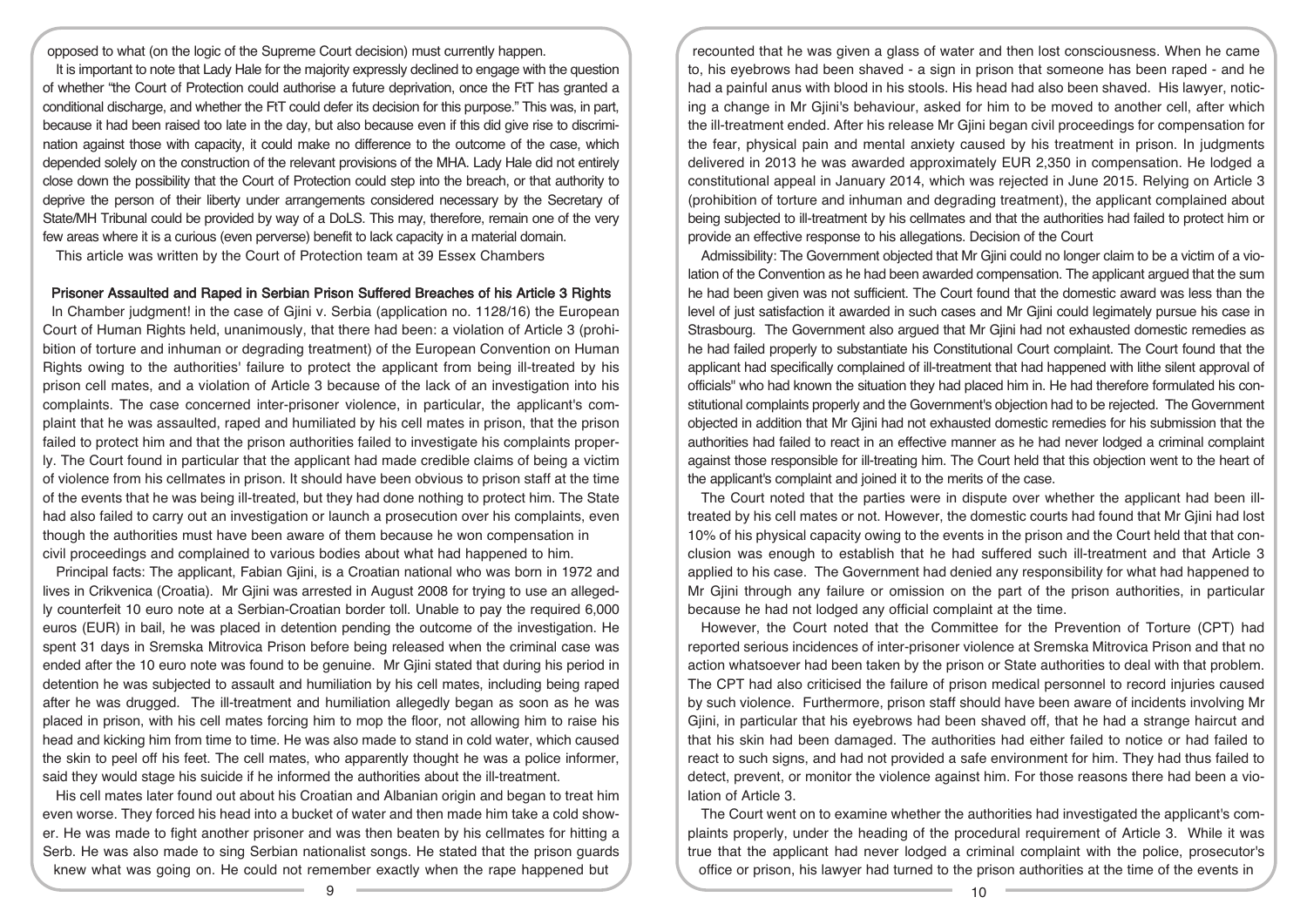question and Mr Gjini had been moved to another cell. Furthermore, the applicant had later complained to the civil courts and written to the President, the Ombudsman and the Ministry of Justice about his ill-treatment, but no official investigation had ever taken place. There had been nothing in Serbian law to prevent such an investigation, indeed, the law required that public authorities had to report prosecutable offences they became aware of.

The Court concluded by dismissing the Government's objection of non-exhaustion of domestic remedies owing to the absence of a criminal complaint by the applicant and found that there had been another violation of Article 3 owing to the lack of an effective investigation. Just satisfaction (Article 41) Taking account of the domestic award, the Court held by five votes to two that Serbia was to pay the applicant 25,000 euros (EUR) in respect of non-pecuniary damage and EUR 2,000 for costs and expenses.

#### Offenders Recalled to Prison Surges Following 'Disastrous' Probation Reforms

May Bulman, Independent: Ministers have been accused of pushing through "disastrous" probation reforms as it emerged the number of offenders recalled to prison for breaching bail conditions has surged by more than a quarter in four years. Mandatory supervision, which sees offenders monitored in the community after release from prison, was extended to custodial sentences under 12 months as part of a flagship probation overhaul in 2015 by the then justice secretary Chris Grayling. The conditions can see offenders sent back to prison for just 14 to 28 days for breaching their bail conditions on issues as minor as getting a taxi without permission or being late to meet their probation officer, charities said. An analysis of government figures shows the number of recalls to custody following breach of licence increased by 26 per cent to 21,914 in the four years to 2017. In the three months to June 2018 the figure stood at 5,999 – an 11 per cent increase on the same period the previous year.

Labour's shadow justice secretary Richard Burgon said the increase underlined how the prisons and probation system was "failing to rehabilitate people after years of unprecedented cuts and privatisation by successive Conservative justice secretaries". "We now have a situation where far too many are being recalled for technical breaches, which puts needless pressure on our already overcrowded prisons and undermines any progress offenders are making in turning their lives around," he added. Women are disproportionately affected, as the vast majority of female inmates  $-72$  per cent  $-$  are sent to prison for committing non-violent offences and are therefore serving sentences of less than a year. Research by the Prison Reform Trust in December showed recall numbers for women had increased by 131 per cent in the last year, compared with 22 per cent for men, with more than 1,700 female inmates sent back to jail in England and Wales in 2017.

Alex Hewson, policy and commuications officer at the charity, said the new figures demonstrated that Mr Grayling's policy had "failed", and urged ministers to "end it once and for all. The government was warned before it extended mandatory post-custody supervision to people serving short prison sentences that without adequate support in the community, people would be set up to fail," he added. Frances Crook, chief executive of the Howard League for Penal Reform, said: "This is just one more example of the disastrous reforms imposed by Chris Grayling. We need legislation urgently to sweep away the recalls framework, to bring back safety and justice to prisons and to individuals." The figures come amid a developing crisis facing prisons in England and Wales, with self-harm and violent attacks at record levels, and widespread understaffing and overcrowding in jails.

The prison population in England and Wales has doubled since the early 1990s, up from 40,000 to more than 82,000 in 2018. A probation service spokesperson said: "Public protection is our priority and recall is used to ensure that offenders on licence who present a high risk to the public are returned to prison as quickly as possible. "Our probation reforms extended supervision and support to around 40,000 extra offenders each year, which explains why there has been an increase in recalls since 2015."

#### Prisoner Seriously Injured In Shoot-Out Between Detainees And Officers Violation Of Article 3

In Chamber judgment in the case of Ilgiz Khalikov v. Russia (application no. 48724/15) the European Court of Human Rights held, unanimously, that there had been: a violation of Article 3 (prohibition of inhuman or degrading treatment) of the European Convention on Human Rights. The case concerned a prisoner's complaint that he had been seriously wounded by a stray bullet during a shoot-out between escorting officers and detainees attempting to escape during their transfer to another facility. The Court found in particular that the State had been responsible for the applicant's injury because the escorting officers had disregarded the regulations put in place for the security of detainees during transfers. In particular, the officers had decided to transport more detainees than the prison van had been designed to accommodate. The fact that the van had been over its capacity had meant that detainees had been able to attempt to overpower officers and that the applicant, a former police officer and therefore a vulnerable detainee who should have been travelling in a separate cell, had been in the rear of the van with two of the escorting officers when the attack had taken place. Furthermore, the investigation into the incident had been ineffective. The pre-investigation inquiry had been marred by delays, limited in scope and had never progressed to the stage of a criminal investigation.

Principal facts: The applicant, IIgiz Khalikov, is a Russian national who was born in 1969 and is serving a prison sentence in a detention facility at Nizhniy Tagil (Russia). On 7 November 2013 Mr Khalikov was caught up in a shoot-out between escorting officers and detainees attempting to escape from a prison van during their transfer to a remand facility. One of the detainees overpowered an officer and seized his holster containing a handgun. A struggle ensued and shots were fired. Mr Khalikov's leg was wounded by a stray bullet and he was taken to hospital. He was transferred to a prison hospital the following day. The following month he filed a complaint with the prosecuting authorities, alleging that he had been injured because of a serious breach of prison transfer regulations, namely there had been more prisoners than the van was designed to accommodate. Several pre-investigation inquiries were opened over the next few years, but they have never progressed to the stage of a criminal investigation. Each inquiry has been concluded with a decision refusing to open criminal proceedings, then set aside with additional checks requested. In particular, in September 2015 a forensic firearm examination was carried out, but it was neither able to link the bullets or cartridges to the handgun from which the shot had been fired, nor to identify the person who had pulled the trigger. In May 2016 the authorities ordered an assessment of Mr Khalikov's injury, however, this proved impossible because his medical record had been misplaced.

Relying on Article 3 (prohibition of inhuman or degrading treatment), Mr Khalikov alleged that he had been wounded in the shoot-out because of the escorting officers' negligence. In particular, as a former police officer, the regulations stipulated that he should have been placed in an isolated cell in the van, but this had not been possible because it was over its capacity and he had therefore been riding in the rear of the van with two of the escorting officers. He also alleged under the same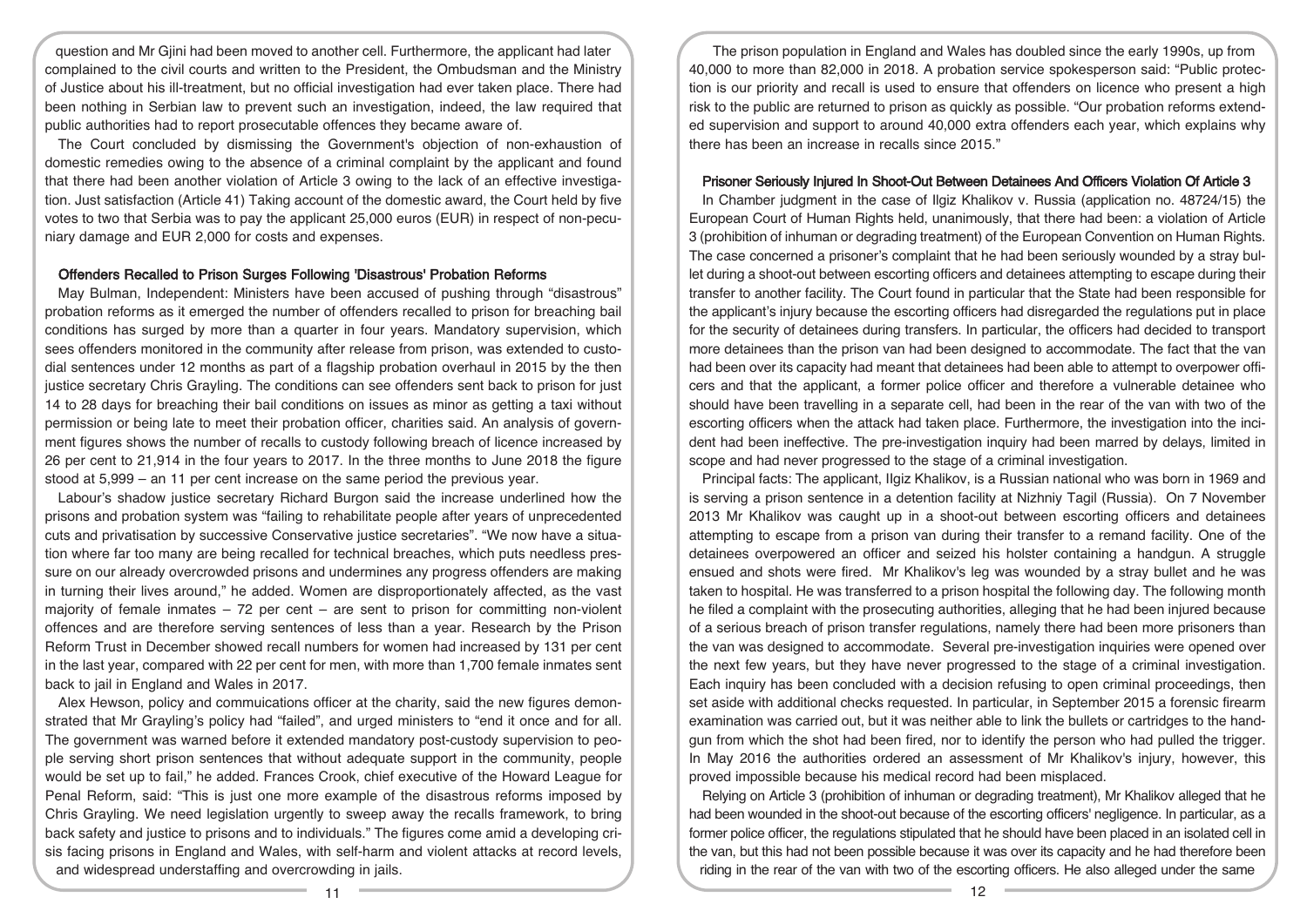Article that the authorities had failed to carry out an effective investigation into the incident which, he emphasised, had left him disabled for life and in considerable pain.

Decision of the Court: Despite Mr Khalikov bringing his claim promptly after the shoot-out, the authorities had ultimately refused to open a criminal case into his credible allegation of the State's failure to protect his physical integrity resulting from a serious breach of prison transfer regulations. The investigators' reluctance to open a criminal investigation, following repeated pre-investigation inquiries, had led to the loss of precious time and evidence having been undermined. In particular, the forensic firearm examination had only been carried out many months after the incident. Furthermore, an assessment of the extent of Mr Khalikov's injuries had only been ordered two years later. These inquiries had thus failed to elucidate the most important aspects of the incident such as which gun had been at the origin of the shot which had wounded the applicant and the identity of the person who had pulled the trigger.

In any case, as highlighted in many previous Russian cases brought before the European Court, in cases of credible allegations of ill-treatment, the framework of the "pre-investigation inquiry" alone (if not followed by a "preliminary investigation") under Russian procedure was not capable of meeting the requirements of an effective investigation under Article 3 of the Convention. There had therefore been a procedural violation of Article 3 as concerned the failure to carry out an effective investigation.

As concerned whether or not the State could be held responsible, the Court noted that even though Mr Khalikov's injury had been accidental, his presence in the non-secure area of the prison van had not. It resulted from the escorting officers' decision to transport more detainees than the prison van had been designed for. Such a decision had been in breach of the regulations which had been put in place to reduce security risks and protect detainees during transfers. Those regulations aimed to reduce the risk of prisoners making a concerted attempt to overpower their escorting officers by limiting the number of prisoners transported together. They were also to avoid inter-prisoner violence by placing vulnerable detainees, such as former law-enforcement officers, like the applicant, in separate cells. It followed that the State had been responsible for Mr Khalikov's injury because they had failed to adequately protect his physical integrity during the transfer. There had therefore also been a substantive violation of Article 3. Just satisfaction (Article 41) The Court held that Russia was to pay Mr Khalikov 20,000 euros (EUR) in respect of non-pecuniary damage.

#### What are Sexual Risk Orders and How do They Impact Human Rights?

Saxon Norgard, Human Rights News: Sexual Risk Orders may be imposed on individuals who are seen as posing a risk of sexual harm to the public, even if they have not been found guilty of a crime. Those subject to Sexual Risk Orders may be prohibited from engaging in a wide variety of behaviours, including overseas travel, and required to report to the police prior to engaging in sexual activity. In 2016 Sky News found that more than 50 Sexual Risk Orders have been issued in England since their introduction in 2014, targeting those like IT consultant John O'Neill who have engaged in potentially dangerous, but not criminal, sexual behaviour. Last year, Somerset Live, reported that police in Avon and Somerset had imposed 13 Sexual Risk Orders, or 'sex asbos' as they're sometimes described, since 2015. Failure to comply with the terms of a Sexual Risk Order is a criminal offence, punishable by a sentence of up to six months in prison, or a fine, or both. More serious breaches carry a term of imprisonment up to five years.

In 2016 a Sexual Risk Order was made against John O'Neill, prohibiting him from using certain internet-connected devices and requiring that he give authorities 24-hours notice

before engaging in 'sexual contact'. After being found not guilty of rape in 2016 a Sexual Risk Order was made against John O'Neill, prohibiting him from using certain internet-connected devices and requiring that he give authorities 24-hours notice before engaging in 'sexual contact'. He challenged the order, arguing – in part – that it infringes his human rights. His appeal was heard by District Judge Adrian Lower, who refused to terminate the Sexual Risk Order but agreed to modify its conditions – requiring that he now only give notice "as soon as is reasonably practicable" prior to forming a sexual relationship. Since then the term of his Sexual Risk Order has been reduced from indefinitely to two years, and it came to an end on 22 September 2018.

Sexual Risk Orders Can Be Used to Prevent Child Sex Tourism. There are clear human rights justifications for Sexual Risk Orders, particularly with respect to the United Kingdom's obligations under the United Nations Convention on the Rights of the Child (UNCRC). Sexual Risk Orders allow authorities to take preventative action where there is evidence that a child may be at risk of sexual abuse from a specific individual, and can be used to prevent 'child sex tourists' from travelling to countries where the sexual exploitation of children is more prevalent. Orders can also be imposed to protect other vulnerable individuals, such as those suffering from mental or physical disabilities.

However, more intrusive Sexual Risk Orders like that imposed on Mr. O'Neill – which reportedly left him homeless, unable to find meaningful employment and incapable of forming emotional relationships – are not so clear-cut. This is particularly so given that there is no suggestion that he has engaged, or had a desire to engage, in inappropriate conduct with a child.

Requiring a person to notify police before engaging in sexual activity could infringe Article 8 of the Human Rights Convention, which governs people's right to respect for private and family life. Requiring a person to notify police before engaging in sexual activity could infringe Article 8 of the Human Rights Convention, which governs people's right to respect for private and family life. This is because Sexual Risk Orders interfere with the privacy of people's sexual relationships, which by their nature are very private and personal. A counter to this idea lies in the words of Article 8, which permits such an interference for the "prevention of disorder or crime" and "protection of health and morals".

A more troubling aspect of Mr. O'Neill's case relates to his freedom to discuss sexual urges and fantasies with others, including medical professionals. Under the terms of the Sexual Risk Order he is prohibited from raising certain sex-related topics with medical professionals unless a third party is present. The expansive definition of "sexual contact" has also forced him to notify police before having such a conversation with friends. This could amount to a violation of his right to freedom of expression under Article 10 of the Human Rights Convention, particularly since impeding his access to medical help probably makes it more likely that he will commit a crime in the future.

#### Wales Has 'Highest Imprisonment Rate' In Western Europe

BBC News: Wales has the highest imprisonment rate in western Europe, new research has claimed. The Wales Governance Centre's analysis of official figures also reveals average custody rates are higher than in England for a number of different groups and offences. In particular, non-white Welsh prisoners are overrepresented in prison. Report author Dr Robert Jones said this was a major cause of concern. "Equally disturbing is that such an alarming trend has emerged in Wales without detection," his report concluded. "This undoubtedly calls into question the role being played by UK justice agencies in Wales as well as civil society organ-